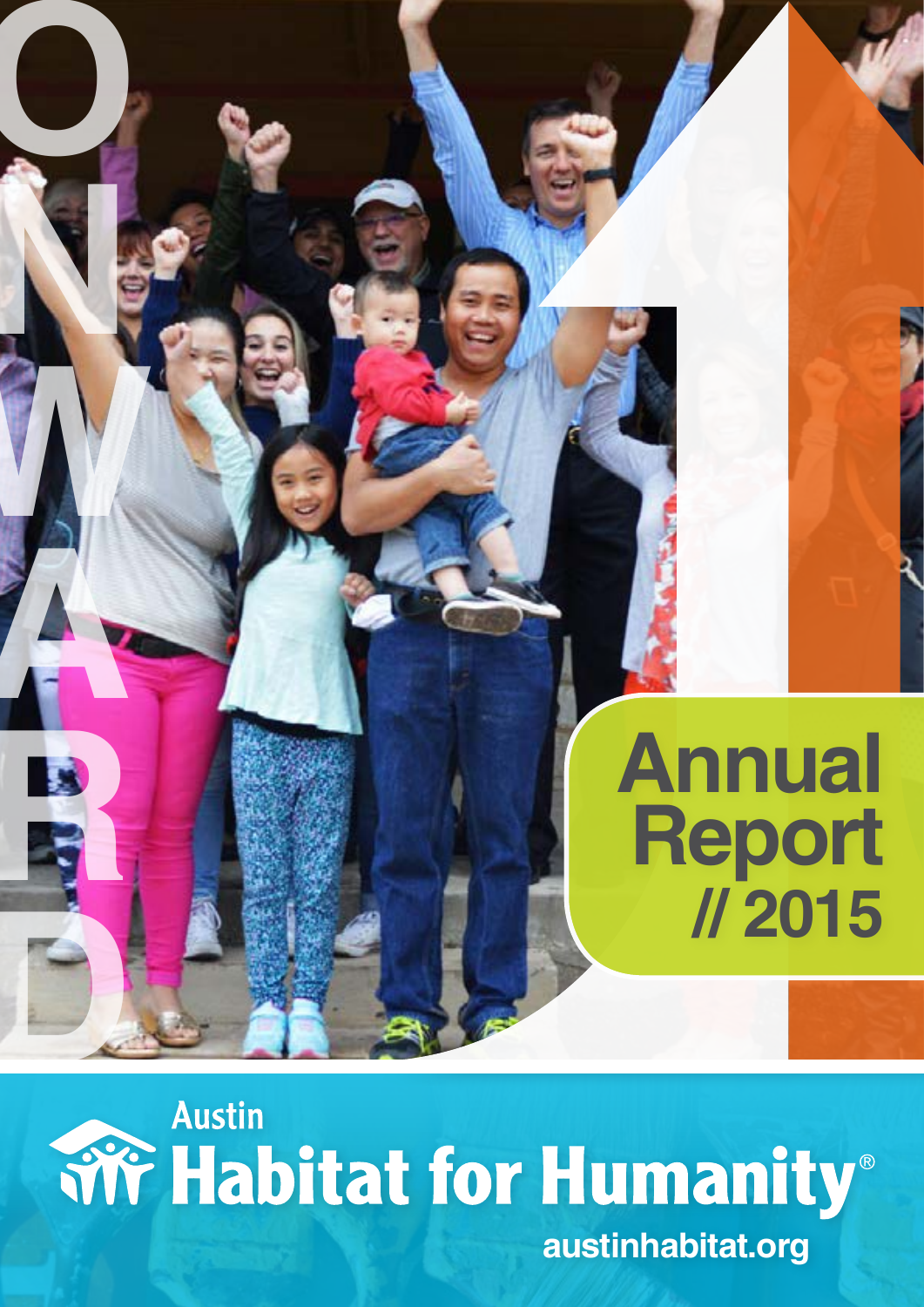

## **An Amazing Year**

**T**he year 2015 may well be looked at as one of the most important times in Austin Habitat for Humanity's history. It is the year an organizational dream was finally realized - we consolidated our offices and ReStore into one location,

the Community Home Center.<br>Breaking ground in January of last year, the Community Home Center hosts 43,000 square feet of ReStore retail space and 10,500 square feet of office areas. Shortly after this monumental move, ReStore sales multiplied and staff communication streamlined. With the achievement of these short-term goals, we laid a steadfast foundation to meet long-term objectives for decades to come.

While we were building strength internally, we did not pause our community efforts. In 2015, we built 15 new homes, repaired 39 existing ones, and provided financial counseling to 343 individuals. And we did not achieve these goals alone – we did it through the power of partnership. Its a community to build a community. Every donor, sponsor, homeowner,

volunteer, staff and board member creates the legacy of Austin Habitat for Humanity. Together, we turn hope into home and home into strength. On behalf of Austin Habitat for Humanity board and staff, we want to thank you for being the force that drives us to build strong, stable, and self-reliant communities.



### **Phyllis Snodgrass & Ken Corby**

CEO, Habitat for Humanity Chairman, Board of Directors

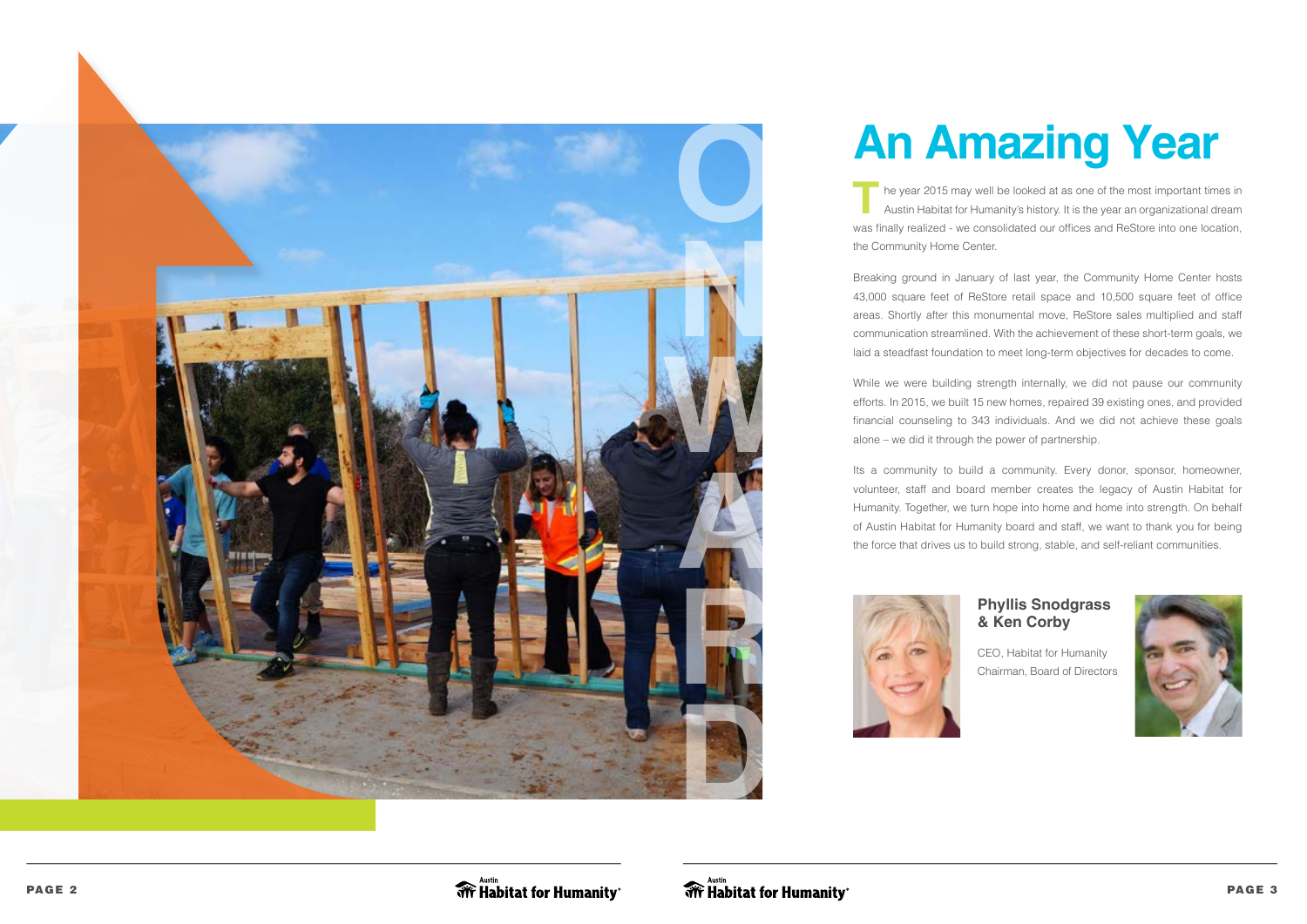

## TIT **\$1,616,696<br>in volunteer labor**

## HOME 2988 S679,362 in property taxes paid by our homeowners **A-BRUSH WITH**

**348**

THE RESEARCH 7,044 volunteers served



## PEOPLE COUNSELED

**KINDNESS 100 M**<br>A-BRUSH WITH

**CRITICAL<br>HOME<br>REPAIRS** 

**ONWARD**

Austin Habitat for Humanity was founded in 1985 to serve the affordable housing needs of Central Texas. By the end of 2015, Austin Habitat has built over 405 energy-efficient homes for hardworking families; repaired over 259 existing homes; and counseling over 10,000 individuals. By requiring homeowners to complete 300 hours of "sweat equity" where they help build homes and participate in housing counseling, Austin Habitat provides a "hand up," not a hand out. In 1992, Austin Habitat opened the nation's first ReStore, a nonprofit home improvement store and recycling initiative. The ReStore, a source of sustainable revenue for the organization, is also a donation facility that has diverted over 17 million pounds of reusable materials from landfills to date.

## OUR **HISTORY SINCE 1985**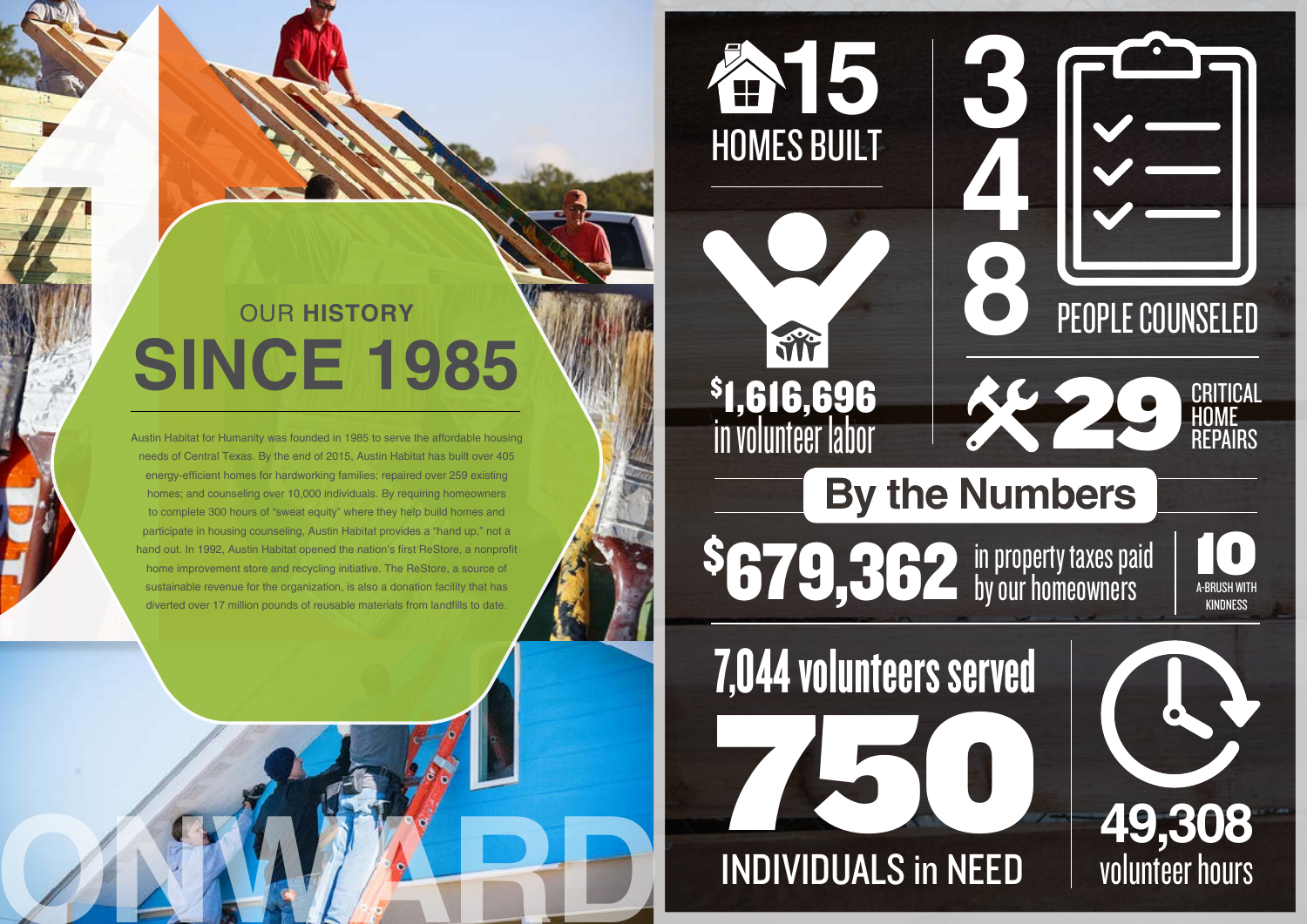## **ReStore**

In 1992, we established the first ReStore in the nation. For 23 years, it stood at its original opening location in east Austin. However, in the fall of 2015, we made a monumental change. We moved our ReStore across town to a location that receives tens of thousands more views per day. With increased visibility and an upgraded, energy-efficient building, the ReStore has averaged a 195% increase in sales.

### **Wife Habitat for Humanity®** Restare



- **6.500 donations** to the ReStore in 2015
- Diverted 2,435,000 pounds from landfills in 2015
- **19.483.049 pounds** diverted from landfills since 1992
- \$1,071,655 in ReStore sales in 2015



**"I remember how free I felt the moment I got my key. I'm so thankful that I have a safe place for my children to play and grow in."** 

## **Barteny Cove**

**Warner Controllering School System**<br> **Warner School School School School School School School School School School School School School School School School School School School School School School School School School S** to Habitat for Humanity Nepal, where they used the money to distribute over 2,300 temporary shelter kits and 20,000 water backpacks to victims of the 7.8 magnitude earthquake that struck Nepal in April of 2015.

On a plot of seven acres in east Austin, a new community is flourishing. 2015 brought about the completion of one of our largest neighborhoods - Barteny Cove. Volunteers contributed 47,000 hours of labor to the project, family partners poured 9,300 hours of "sweat equity" into their homes, and corporate sponsors partnered to raise over \$2,000,000 to fund the construction costs. This strong, stable, and self-reliant community is a testament to team work!





IIty, broke ground<br>te Grove.<br>ent, and the City<br>ns to include<br>pportunity for<br>**NAMA CONCITY CONCITY** In 2015, HomeBase, a subsidiary of Austin Habitat for Humanity, broke ground on what will become a 61 home neighborhood called Westgate Grove. Working alongside mortgage companies, MoMark Development, and the City of Austin, HomeBase expands our affordable housing solutions to include clients who earn up to 80% of the Median Family Income an opportunity for affordable homeownership. This year 6 homes were closed.

## **HomeBase**

**Nadiya Bounoua, Barteny Cove Homeowner**

PAGE 7

### **Our Global Impact**

**R D**<br>PAGE 7 **"Like Austin Habitat for Humanity, Wells Fargo strives to support, revitalize and sustain our communities. We have a great relationship with AHFH and when we heard about the plans for its Community Home Center, we knew that we wanted to play a significant role in helping to establish a location where people can both donate quality items as well as purchase inventory to improve and invest in their homes." — Mark Masten, Regional Banking Area President, Wells Fargo**

As one of the thousands of Habitat for Humanity affiliates across the world, we are part of a global movement to build strength, stability, and selfreliance through shelter. Our focus is local, but our impact

15.<br>
supporters.<br>
l events,<br>
pertise through<br>
commitment to Over the years, Wells Fargo has been one of our strongest supporters. Their partnership has built and repaired homes, sponsored events, contributed thousands of volunteer hours, and provided expertise through Board of Directors leadership. In 2015, they made another commitment to Austin Habitat by supporting our Community Home Center.

is global. Every time one of our Habitat homeowners closes on their home, we contribute \$2,000 to the work of an affiliate in a developing country. Over the course of 2015, we built 16 homes. This provided \$32,000

WELLS **FARGO** 

**Tifful Austin**<br> **Tifful Habitat for Humanity**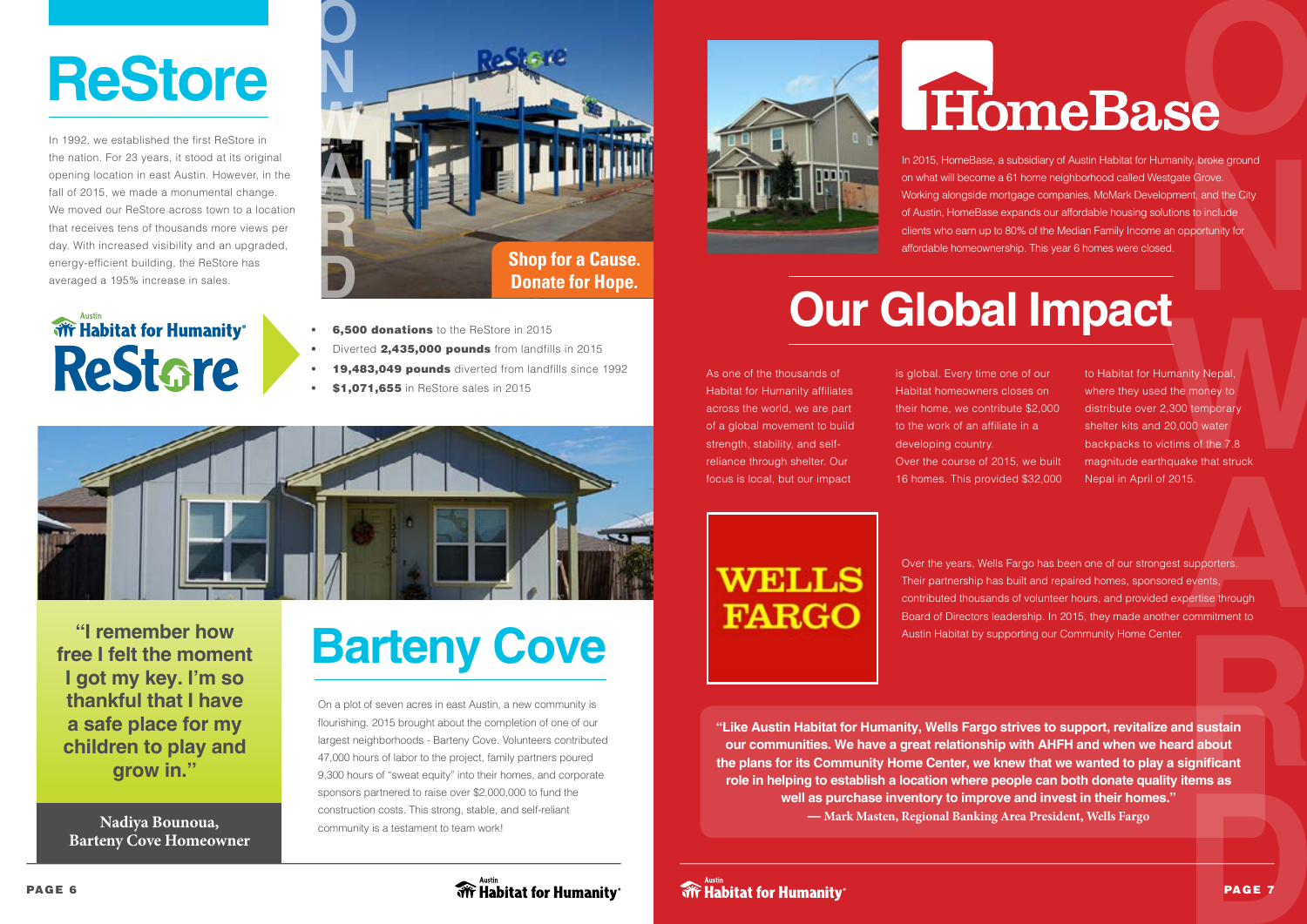**ReStore Program**

**Low-Cost Housing Program** 4,692,580





746,415

**PAGE 8** PAGE 9 **PAGE 9 PAGE 9 PAGE 9 PAGE 9 PAGE 9 PAGE 9 PAGE 9 PAGE 9 PAGE 9 PAGE 9 PAGE 9 PAGE 9 PAGE 9 PAGE 9 PAGE 9 PAGE 9 PAGE 9 PAGE 9 PAGE 9 PAGE 9 PAGE 9 PAGE 9 PAGE 9 PAGE 9 PAGE 9 PAGE 9 PAGE 9 PAGE 9 PAGE 9 PA** 



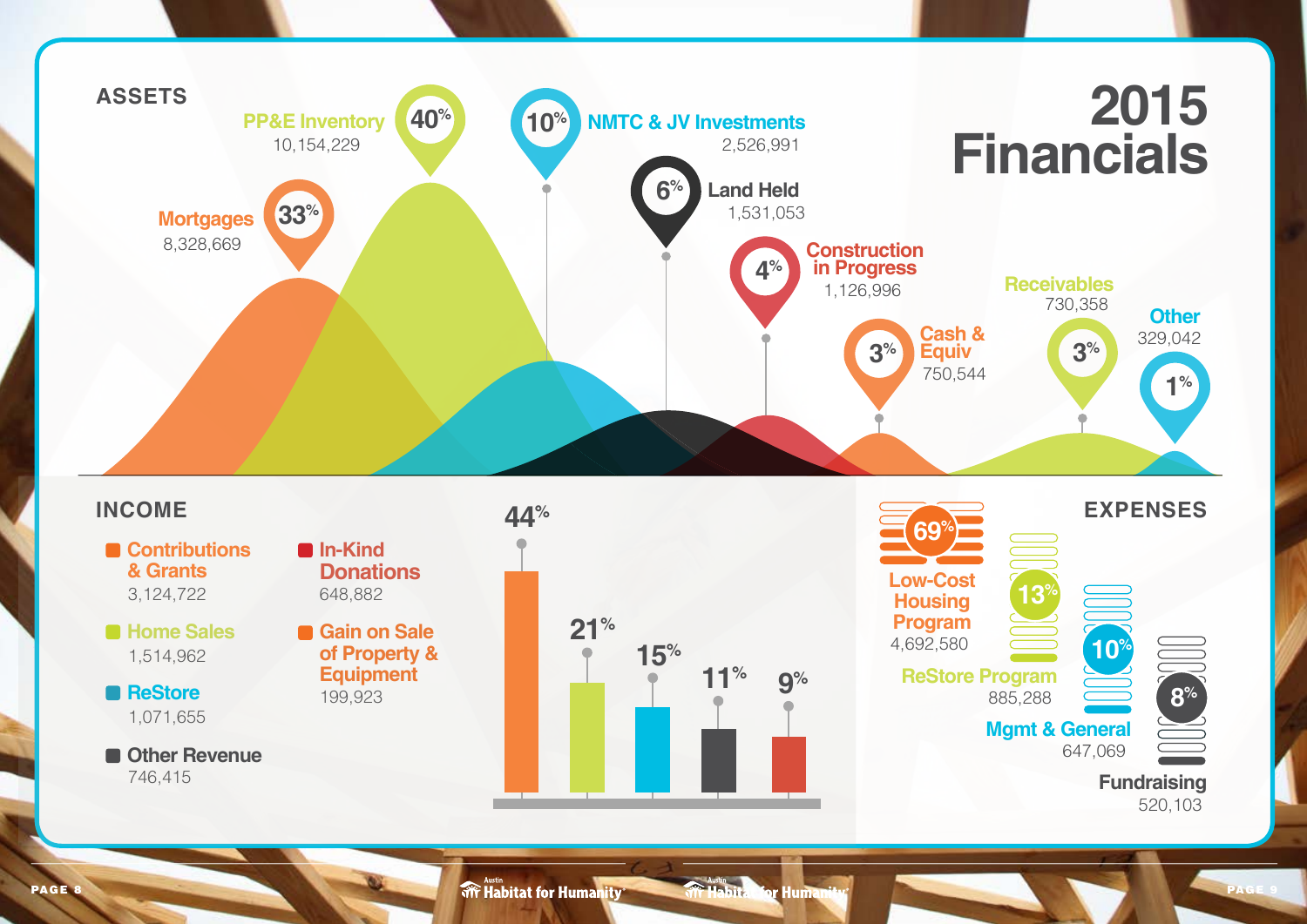### **\$1,000 - \$2,499**

### **\$5,000 - \$9,999**

### **\$10,000 - \$19,999**

### **\$20,000 - \$49,999**

**\$50,000 - \$95,000**

### **\$250,000 and higher \$100,000 - \$250,000 \$2,500 - \$4,999**

Wells Fargo Community Support Campaign Schwab Charitable Fund Austex Concrete Construction TRUiST Connect Goodwin & Goodwin Real Estate Google, Inc. NeighborWorks America St. Alban's Episcopal Church Jason Carrier Jim and Chris Cowden Susan DeGraffenried Jim and Judy Isaacson Richard and Wanda Lowke

**Betty McBride** Patricia McHargue Jennifer Mitchell Christopher Yates Thomas Zuiss Austin Bar Association, Inc. Jim and Meg Addison Cathey Carter Bruce Germer Ins. Agency First United Methodist Church - Lockhart Megan Mims

Larry and Sheila Kuehn Dan and Christi Mondrik Bob and Estrella Posey **THE Austin Austin Example 2 1999 The Austin Street Street Street Street Street Street Street Street Street Street Street Street Street Street Street Street Street Street Street Street Street Street Street Street Street St** 

Andrew and Robbi Millest Arnold Foundation Equitable Commercial Realty PLLC Friedel Family Foundation Frost Bank Holtzman Partners Matt Berry Steve and Laura Beuerlein Patrick Butler Chris and Tish Elliott

Gary Crum Nathan Dooley Clifton and Beth Douglass David and Janet Freidberg Bill and Rosemary Galloway Samuel and Lisa Georgeson Connie Goldston Barksdale and Carolyn Hortenstine James and Clara Jo Huckaby Robert Jennings Beth Kirkhart Louis and Rosanne Lindsey Brenda Loudermilk Ron and Marlene Massa Mark and Kelly Masten Bishop McCarthy Marjorie and Mark McClain Paul and Sonia Miranda Eddie and Ritamay Mire Michael and Heidi Muth Al Lindahl and Margaret Neale Neale Lauren Neugebauer Mike and Glenda Owen David and Susan Pacinda David and Dana Parker Roxanne Rix Dr. and Mrs. Roueche Dave and Sarah Stasney-Chun Travis and Robin Tenney James and Kathleen Thompson Vera and Richard Love Charitable Fund Steve and Virginia Visser Patrick and Kimberly Whitenight Vickie Williams Greg Wooldridge **ONE SERVICE SERVICE SERVICE SERVICE SERVICE SERVICE SERVICE SERVICE SERVICE SERVICE SERVICE SERVICE SERVICE SERVICE SERVICE SERVICE SERVICE SERVICE SERVICE SERVICE SERVICE SERVICE SERVICE SERVICE SERVICE SERVICE SERVICE** 

Michael Speciale

Jack and Ann Swingler Clas and Marianne Olsson Kim Griffin Doug Raymond Jerry West Trinity Title of Texas, LLC Kay McAllister Carrie Nauyalis **Philip and Mary Southwick** James Longino Fred and Shelly Weber Parker and Jenne Fanning Jennifer Purcell David Betz Rolling Hills Community Church Austin Startup Games, Inc. Capital Project Management Emmaus Catholic Church Fidelity National Title Insurance **Company** First National Bank Heart Sing Foundation Highland Park Baptist Church Shepherd Of The Hills Presbyterian St. Mark's Episcopal Church St. Thomas More Catholic Church Texas Air Products, Ltd. The National Christian Foundation University Federal Credit Union WMC Enterprises LLC Vicki Barry **Mike and Agnes Beasley** Matt Benigno Gerard and Barbara Bula Carolyn Conn

David De Roo Westlake United Methodist Church Popp Hutcheson PLLC Riverbend Church J.P. Morgan Chase Mike and Wendy Elsasser George Gau and MP Mueller St. Luke's On The Lake Episcopal Church Rio Texas Conference First United Methodist Church of Austin St. David's Episcopal Church First Baptist Church of Austin First United Methodist Church of Pflugerville

Cirrus Logic Communities Foundation Of Texas Greater Houston Community Foundation Texas Craft Brewers Guild The Rock Ridge Foundation Tokyo Electron Vida Capital Inc. **Bill and Jenny Eversole** Randall Fojtasek Robert and Lorraine Mossman James and Dabney Roe Theodore P Davis Charitable Trust

Corner West, LLC DBA The Dogwood **Silicon Valley Community Foundation** Ann Bower Episcopal Church Of The Good Shepherd Taylor Brown and Julieta Gorini Brown Kerbey Lane Cafe INC St. Vincent de Paul Catholic Church

The Roy F. & Joann Cole Mitte Foundation Tsourmas Family Trust Janet Harman and Kent Mayes Kenneth and Ruth Harvey Larry Parks and Pat Love **Mike and Sandy Ryan** 

Mercury Insurance FHLB Dallas Bank Of America Charitable Foundation Capital Area Housing Finance Corporation

**Realty Austin** The Posey Family Foundation GM Foundation Thrivent Financial

Habitat for Humanity International Texas Department of Housing & Community Affairs (Bootstrap)

Charlie and Judy Carpenter **CoreLogic** Dubose Family Foundation ECG Foundation Everett Financial, Inc. Ovation Partners Robert Charles Lesser & Co. The Rachael And Ben Vaughan Foundation Wal-Mart Foundation

Manchaca United Methodist Church Northwest Hills United Methodist Church James and Diane Cano Marcia Harelik Noble Capital UT Campus Chapter Knights Of Columbus: St. Catherine Of Siena Council, N# 8156 Austin Community Foundation Engen Contracting, Inc. Applied Materials Foundation Atlassian Bee Creek United Methodist Church

Hope Presbyterian Church C3 Presents LLC BBVA Compass Bank **CBRE** Donald D. Hammill Foundation Sieh Trust Sun Life Assurance Company of Canada

Texas State Affordable Housing Corporation Thrivent Financial for Lutherans Sigma Alpha Epsilon - Texas Rho Chapter Lola Wright Foundation

NXP Semiconductors Randy and Cathy Schreiber

Austin Board of REALTORS™ Homeaway.com **SailPoint** Home Depot Store Support

Silicon Labs Isla Carroll Turner Friendship Trust Bank of America Corp.

### PRJ Development LLC

Cornerstone Homeownership Innovation Program Wells Fargo Housing Foundation

YourCause, LLC Stewart Title Austin, Inc. City of Bastrop Men of St. Luke's On The Lake St. John's United Methodist Church Austin Pro Siding & Windows Arlene Miller Mark and Leah Muller

Entrepreneurs Foundation Of Central Texas Henry W. Bull Foundation

Austin Mortgage Bankers Association Austin Cops For Charities St. Matthew's Episcopal Church The Austin Diagnostic Clinic Keri Aladeniyi Matt and Juliet Dirba Roger Weekly Eddie and Mary Mazurek



### PAGE 10

**Austin** Austin Australian Australian Strong Australian Strong Australian Strong Australian Australian Strong Australian Strong Australian Australian Australian Australian Strong Australian Australian Australian Australian

- 
- 
- 
- 
-